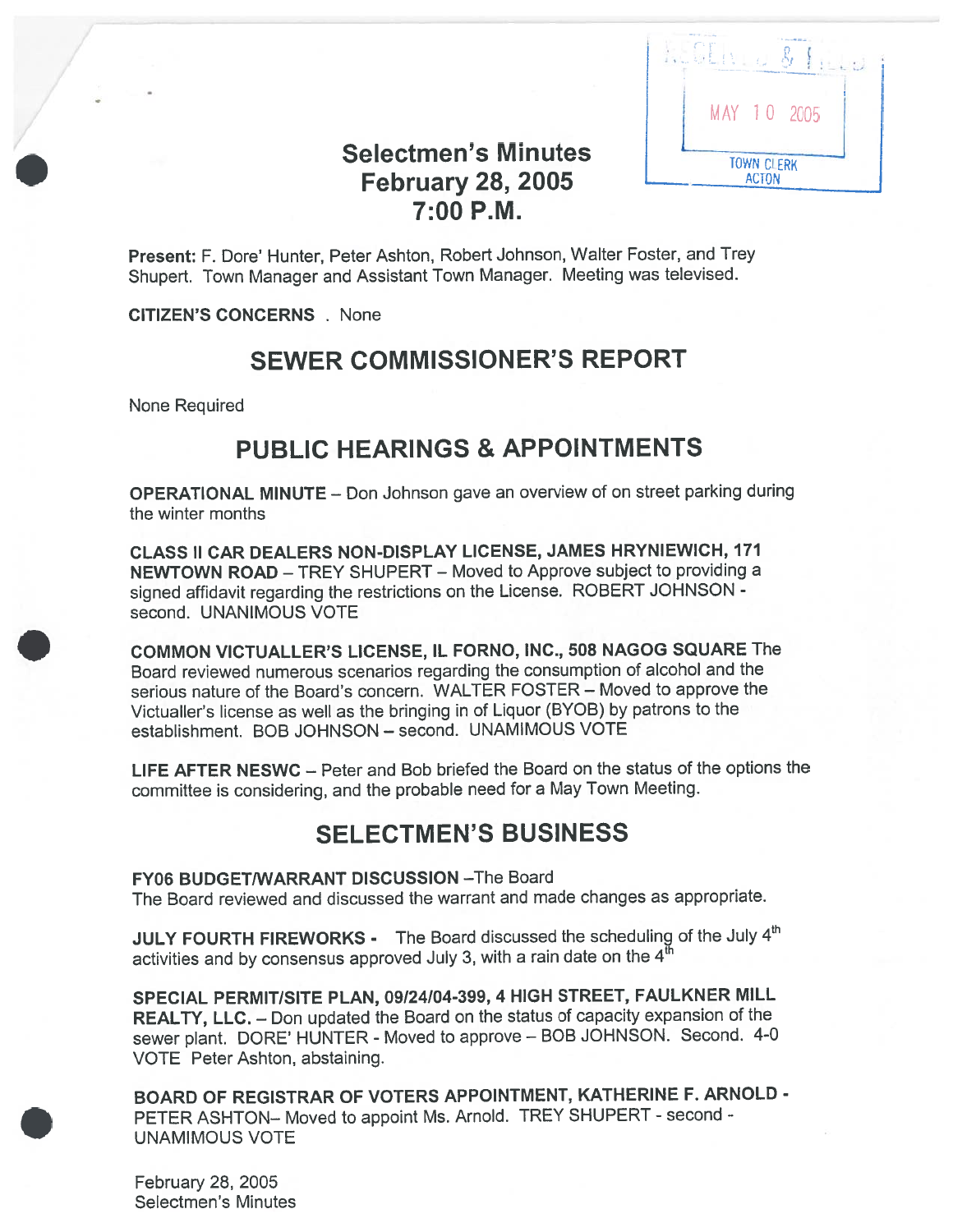MUNICIPAL E-MAIL SHELL POLICY- The Board discussed the recent discussions regarding the Town's E-Mail Shell policy. There could be an automated response that person <sup>X</sup> is not in the shell. It is suggested but not mandatory to serve on committees. No Town suppor<sup>t</sup> for re-creation of Email, if you op<sup>t</sup> out.

TOWN OF ACTON OPEN SPACE AND RECREATION PLAN (OSRP) - PETER ASHTON — Moved to approve. WALTER FOSTER — second. UNAMIMOUS VOTE

TOWN MANAGER'S ANNUAL REVIEW- Walter reviewed the Town Manager's review. On the whole the Town is extremely lucky to have <sup>a</sup> manager of Don's experience and temperament. Don practices <sup>a</sup> hands-on managemen<sup>t</sup> style which allows the Board to have complete trust in the information presented to it.

Bob has an issue with workplace <sup>p</sup>lace climate - <sup>4</sup> points PETER ASHTON —Moved to approve. TREY SHUPERT -second - UNAMIMOUS VOTE

Dore' asked that Don's contract was extended by one year. TREY SHUPERT — Moved to approve. BOB JOHNSON — second. UNANIMOUS VOTE

Given the financial situation that the Town finds itself in, Walter suggests <sup>a</sup> 0% increase and <sup>a</sup> one time bonus of \$1 ,500. PETER ASHTON — Moved to Approve. BOB JOHNSON — second. UNANIMOUS VOTE

#### OTHER BUSINESS

/

Peter discussed the need for <sup>a</sup> Cable Committee and the conduct of some of the Cable Committee members. Meeting should be scheduled after Town Meeting. Also it should be advertised during Annual Town Meeting.

Walter briefed the Board regarding the Morrison Committee next Meeting March 8, 2005

# **CONSENT** AGENDA

TREY SHUPERT — Moved to Approve. BOB JOHNSON - Second. UNANIMOUS VOTE

February 28, 2005 Selectmen's Minutes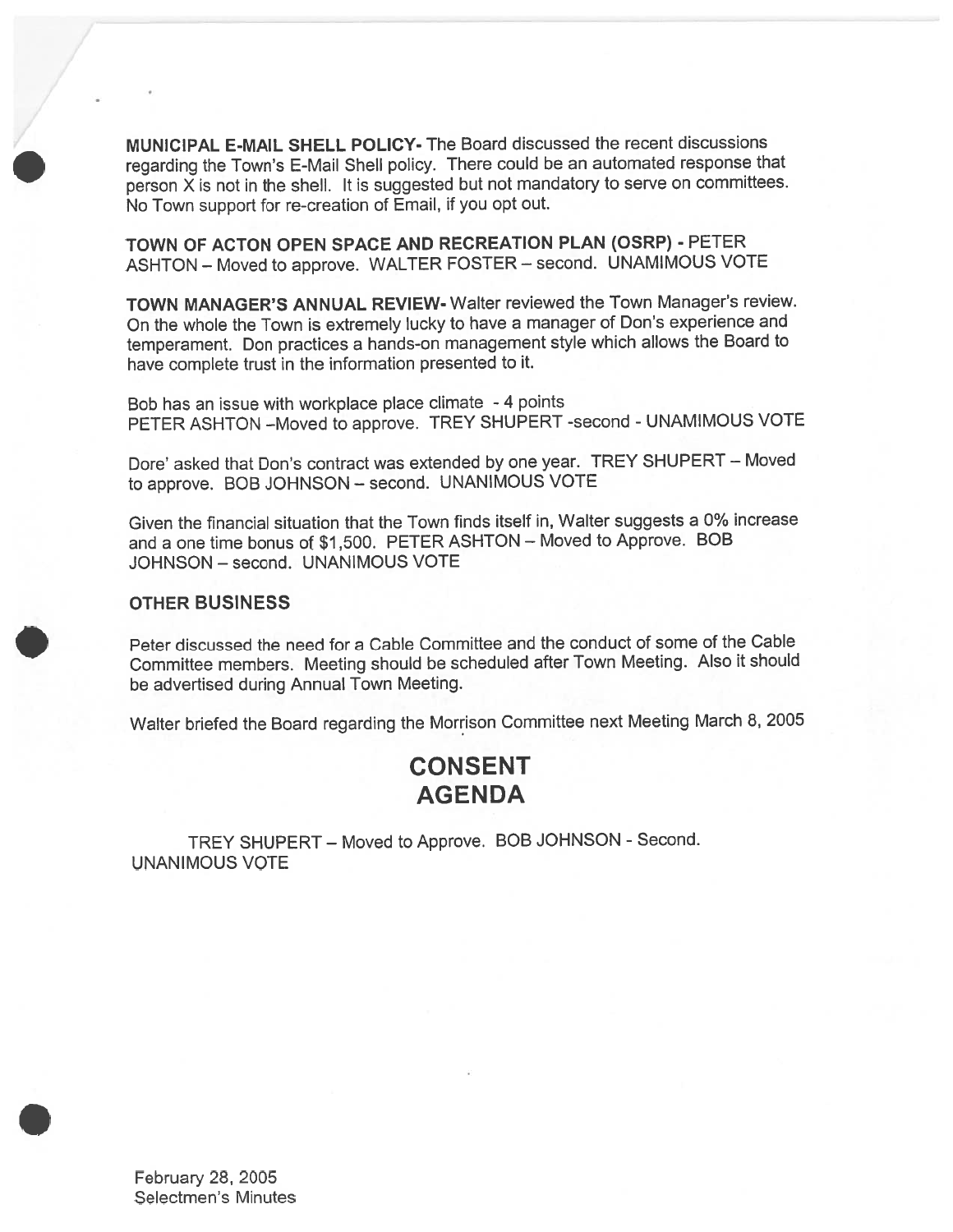# TOWN MANAGER'S REPORT

# EXECUTIVE SESSION

Bob Johnson — Moved to go into Executive Session for the purpose of discussing potential litigation, only to return to Regular Session to adjourn. PETER ASHTON - second. Roll Call, All Ayes -

navan John Murray Recording Clerk

 $\mu$ 

**Date** 

February 28, 2005 Selectmen's Minutes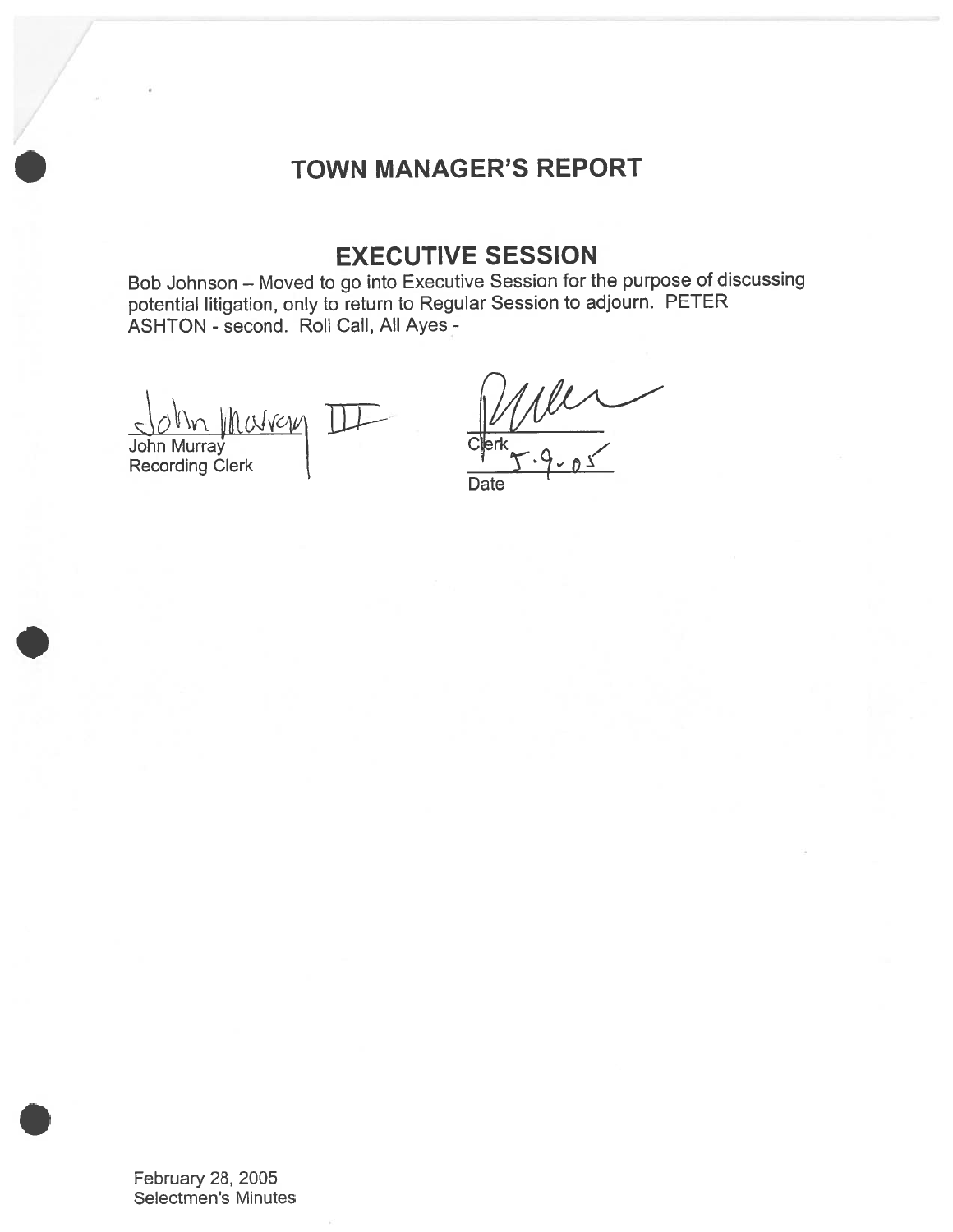February 25, 2005

TO: Board of Selectmen, Sewer Commissioners

FROM: F. Dore' Hunter, Chairman

SUBJECT: Selectmen and Sewer Commissioners' Report

# FEBRUARY 28, 2005 7:00 P.M.

I CITIZENS' CONCERNS

## II SEWER COMMISSIONERS' BUSINESS

- III PUBLIC HEARINGS & APPOINTMENTS
- 1. 7:01 OPERATIONAL MINUTE The Town Manager will give the Board <sup>a</sup> brief update on various topics.
- 2. 7:15 CLASS II CAR DEALER'S NON-DISPLAY LICENSE, JAMES HRYNIEWICH, 171 NEWTOWN ROAD, D/BIA WHOLESALE AUTO EXCHANGE — Enclosed please find materials in the subject regard, for Board consideration.
- 3. 7:30 COMMON VICTUALLER LICENSE, IL FORNO'S INC., 508 NAGOG PARK Enclosed please find materials in the subject regard, for Board consideration.

## IV SELECTMEN'S BUSINESS

4. FY06 BUDGET/WARRANT DISCUSSION — Enclosed please find materials in the subject regard, for Board consideration.

5. BOARD OF REGISTRARS APPOINTMENT, KATHERINE F. ARNOLD — Enclosed please find materials in the subject regard, for Board consideration.

6. E-MAIL COMING THROUGH THE TOWN SYSTEM — The Chairman has asked that this be discussed by the Board of Selectmen.

7. GEORGIA WHITNEY FUND REQUEST - Enclosed please find materials in the subject regard, for Board consideration.

8. TOWN OF ACTON OPEN SPACE AND RECREATION PLAN - Enclosed please find materials, for Board review and consideration.

9. OTHER BUSINESS

V CONSENT AGENDA

10. ACCEPT MINUTES, SELECTMEN MEETING OF JANUARY 24, 2005 - Enclosed please find the January 24 Minutes, for Board acceptance.

 $\mathbf{1}$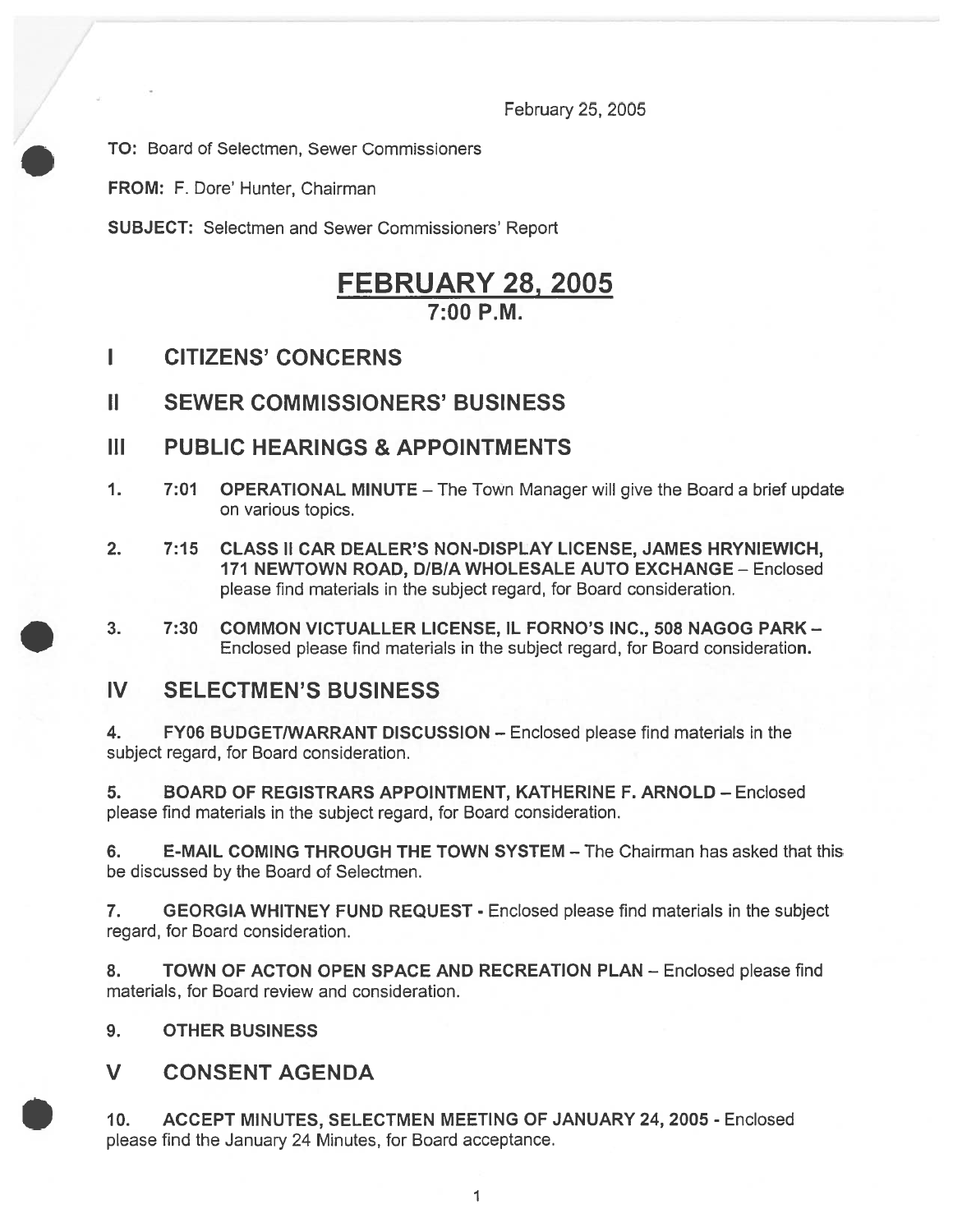11. SITE PLAN SPECIAL PERMIT #11118198-366 PHASE II — Enclosed please find <sup>a</sup> reques<sup>t</sup> from Acton Assisted Living LLC, for <sup>a</sup> <sup>6</sup> month extension of the permit due to expire July 14, 2005, for Board consideration.

12. RIVER STREET AGREEMENT — FORT POND BROOK PLACE — Documents regarding this agreemen<sup>t</sup> will be available for Board review and signatures on Monday night.

13. APPOINTMENT TO THE PLANNING BOARD, RUTH MARTIN - Enclosed please find <sup>a</sup> reques<sup>t</sup> to have Ms. Martin elevated from Associate member to <sup>a</sup> Full member to fill the unexpired term left by Mr. Millett's resignation, term to expire 6/30/2009, for Board consideration.

14. APPOINTMENT AS PLANNING BOARD REPRESENTATIVE TO THE OPEN SPACE AND RECREATION COMMITTEE — Enclosed please find <sup>a</sup> reques<sup>t</sup> to have Planning Board member Ruth Martin appointed to this committee, for Board consideration.

15. APPOINTMENT AS W.R. GRACE LIAISON - Enclosed please find <sup>a</sup> reques<sup>t</sup> from Planning to have Christopher Schaffner appointed as Planning liaison to replace Lauren Rosenzweig, for Board consideration.

## VI TOWN MANAGER'S REPORT

## VII EXECUTIVE SESSION

There will be <sup>a</sup> need for Executive Session. Please see enclosed materials.

### ADDITIONAL INFORMATION

Enclosed <sup>p</sup>lease find additional correspondence that is strictly informational and requires no Board action.

#### FUTURE AGENDAS

To facilitate scheduling for interested parties, the following items are scheduled for discussion on future agendas. This IS NOT <sup>a</sup> complete Agenda.

March 14/28 - Street Acceptances, Dunham Lane,. and Elm @Central, Site Plan continuance, 864 Main Street, LLC April 4

#### GOALS 2004-2005

- 1. Produce Morrison Farm Development Master Plan (Bob/Walter)
- 2. Improving Inter Board Communication (Dore')

#### GOALS carried forward

- 3. Monitor Labor Negotiations (Peter/Trey)
- 4. Improve Communication with Town Boards (ALL)
- 5. Revisit <sup>2020</sup> <sup>p</sup>lanning process for direction to make this process more beneficial towards implementation of long-term vision, and to ge<sup>t</sup> <sup>a</sup> first roug<sup>h</sup> cut of what happens next year before school is out for the summer (Trey/Peter)
- 6. ALG process be used for purpose of Budget Planning for FY05 (Dore'/Peter)
- 7. Process Planning for "Life after NESWC" (Bob)
- 8. Joint IT process-organizational change (Walter/Dore')
- 9. Middlesex Pension Alternatives (Walter/Trey)